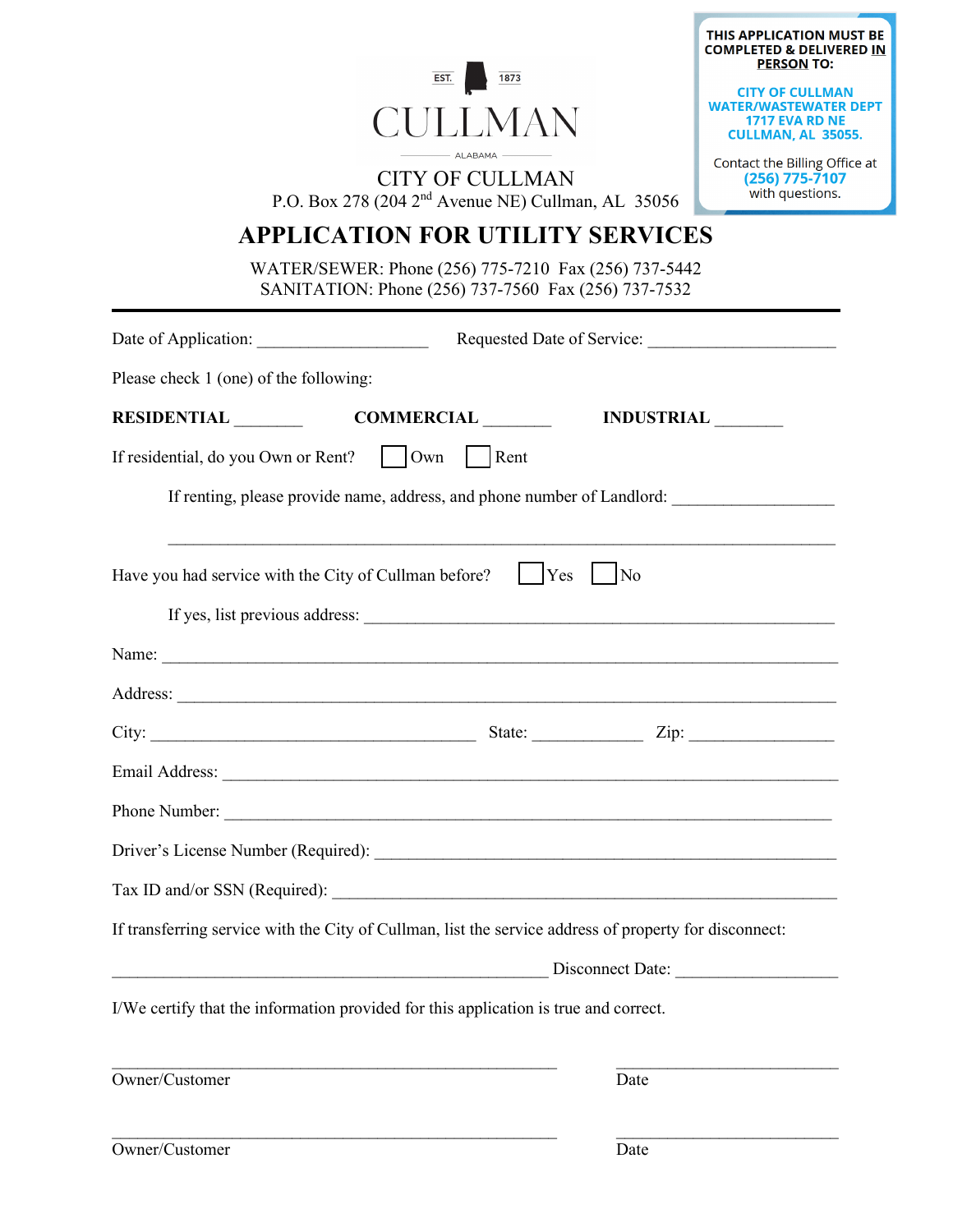## **CITY OF CULLMAN SANITATION DEPARTMENT SERVICE AGREEMENT**

| <b>COMMERCIAL FRONT LOAD SERVICES</b><br><b>2 YARD FLAT TOP CONTAINER</b>                                            | <b>6 YARD FLAT TOP CONTAINER</b>                                                                                      |
|----------------------------------------------------------------------------------------------------------------------|-----------------------------------------------------------------------------------------------------------------------|
| <b>MONTHLY RATE:</b>                                                                                                 | <b>MONTHLY RATE:</b>                                                                                                  |
| <b>QUANTITY:</b>                                                                                                     | <b>QUANTITY:</b>                                                                                                      |
| <b>TIPPING:</b>                                                                                                      | <b>TIPPING:</b>                                                                                                       |
| SERVICE DAY(S):                                                                                                      | SERVICE DAY(S):                                                                                                       |
| <b>4 YARD FLAT TOP CONTAINER</b>                                                                                     | <b>8 YARD FLAT TOP CONTAINER</b>                                                                                      |
| MONTHLY RATE: ____________                                                                                           | MONTHLY RATE: ______________                                                                                          |
| <b>QUANTITY:</b><br><u> 1990 - Johann Barbara, martin a</u>                                                          | QUANTITY:<br><u> 1989 - Johann Barbara, martin a</u>                                                                  |
| <b>TIPPING:</b><br><u> 1989 - Johann Barbara, martin a</u>                                                           | TIPPING:<br>$\overline{\phantom{a}}$ . The contract of $\overline{\phantom{a}}$                                       |
|                                                                                                                      |                                                                                                                       |
|                                                                                                                      | <b>COMMERCIAL FRONT LOAD EXTRA CHARGES</b>                                                                            |
| <b>CASTERS:</b>                                                                                                      | \$5.00/MONTH                                                                                                          |
| <b>LOCK BAR:</b>                                                                                                     | \$ 5.00/MONTH                                                                                                         |
| <b>CONTAINER EXCHANGE: \$50.00</b>                                                                                   |                                                                                                                       |
| DELIVERY:                                                                                                            | \$50.00                                                                                                               |
| <b>REMOVAL:</b>                                                                                                      | \$50.00                                                                                                               |
| <b>EXTRA SERVICE:</b>                                                                                                | \$60.00                                                                                                               |
| <b>DRY TRIP:</b>                                                                                                     | \$50.00                                                                                                               |
| <b>ROLL-OFF AND COMPACTOR SERVICES</b>                                                                               |                                                                                                                       |
| <b>20 YARD ROLL-OFF CONTAINER</b>                                                                                    | PRICE PER HAUL:                                                                                                       |
| <b>30 YARD ROLL-OFF CONTAINER</b>                                                                                    | <b>RENTAL:</b>                                                                                                        |
| <b>40 YARD ROLL-OFF CONTAINER</b>                                                                                    | PRICE PER HAUL:                                                                                                       |
|                                                                                                                      | SERVICE DAY(S):                                                                                                       |
| <b>COMPACTOR (ANY STYLE)</b>                                                                                         |                                                                                                                       |
| <b>COMPACTOR SERVICE OF ANY STYLE IS SUBJECT TO TERMS AND</b><br>CONDITIONS SET BY CUSTOMER AND THE CITY OF CULLMAN. |                                                                                                                       |
| PRICE PER HAUL:                                                                                                      |                                                                                                                       |
| <b>RENTAL:</b>                                                                                                       |                                                                                                                       |
| <b>INSTALLATION COST:</b>                                                                                            |                                                                                                                       |
| NOTES:                                                                                                               | <u> 1980 - Jan Barbara, martin a shekara 1980 - An tsara 1980 - An tsara 1980 - An tsara 1980 - An tsara 1980 - A</u> |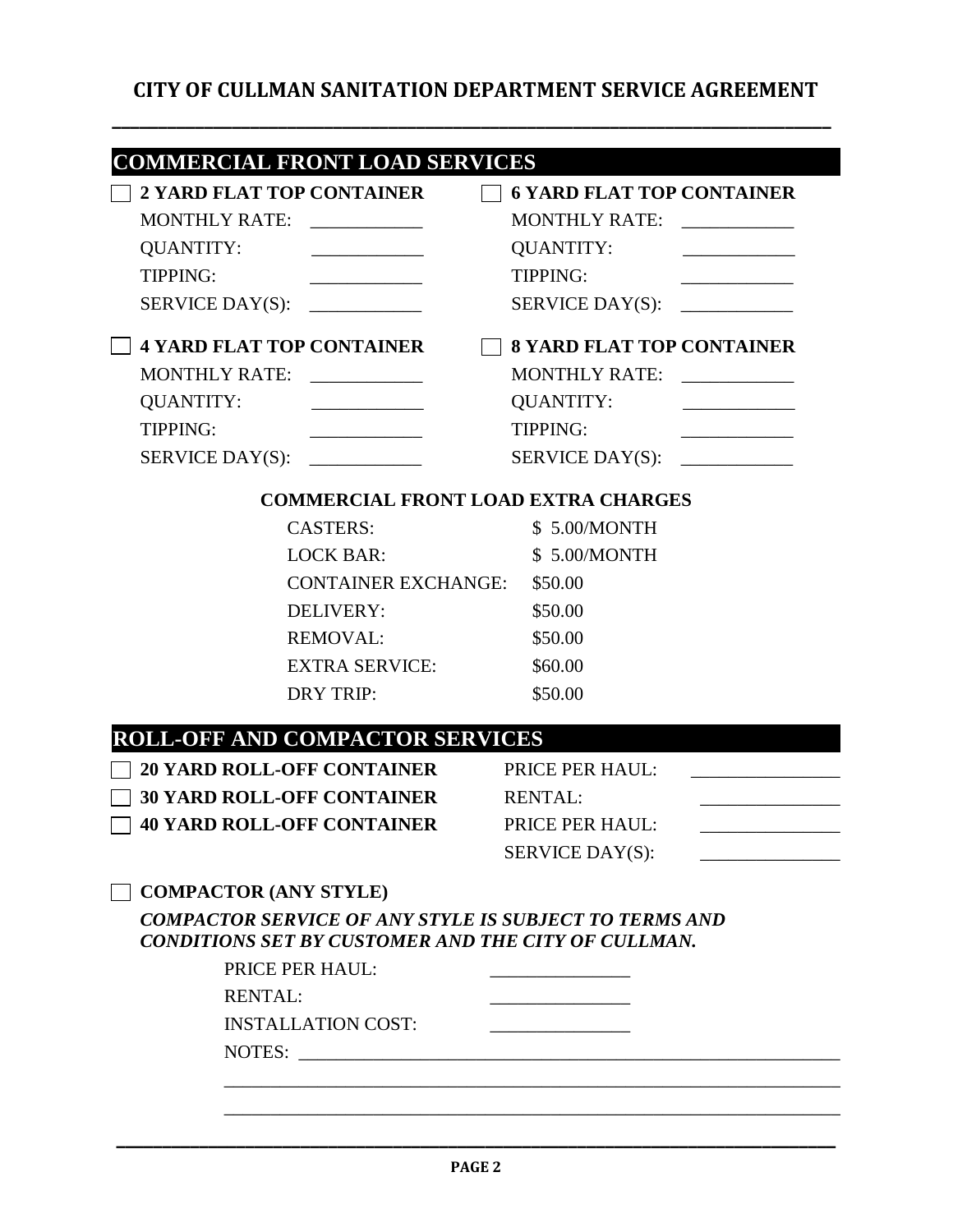**\_\_\_\_\_\_\_\_\_\_\_\_\_\_\_\_\_\_\_\_\_\_\_\_\_\_\_\_\_\_\_\_\_\_\_\_\_\_\_\_\_\_\_\_\_\_\_\_\_\_\_\_\_\_\_\_\_\_\_\_\_\_\_\_\_\_\_\_\_\_\_\_\_\_\_\_\_\_**

## **TERMS AND CONDITIONS TO SERVICE AGREEMENT**

- 1. **DEFINITION OF EQUIPMENT:** "Equipment" as used herein shall mean all equipment and containers furnished by the City of Cullman [hereinafter referred to as "City"] providing services as specified on the face of this agreement. All equipment furnished by the City, which Customer has not purchased, shall remain the property of the City. Customer shall have no right, title, or interest in the equipment and the equipment shall return to the City upon termination of this agreement in the same condition as received, reasonable wear and tear accepted.
- 2. **DUTIES AND LIABILITIES:** Customer shall be responsible for the safekeeping of the City's equipment. Customer shall not remove or move the equipment and shall not permit the equipment to be removed or moved or make any alterations or improvements to equipment without the prior written consent of the City. Customer shall not overload the equipment nor use it for incineration purposes. Customer is liable for any loss, damages, or costs in excess of reasonable wear and tear or as a result of overloaded equipment, including overweight tickets that may be issued to the City for loads exceeding the current weight limit of ten tons. In the event this law changes, Customer shall adhere to the new law weight limits. Customer understands that the City cannot weigh the container prior to removal of the loaded container due to the expense involved and, thus, liability for overweight violations shall be fully borne by the Customer. Customers shall indemnify, defend, and hold the City harmless from and against all claims, liabilities, damages, and penalties – including injury or death to persons and loss or damage to property – arising out of or in connection with Customer's use, operations, or possession of the equipment. Customer shall keep all information, including but not limited to pricing and terms, in this agreement confidential, as sharing such trade information could cause irreparable harm to the City.
- 3. **CHANGES:** The parties may agree to changes in frequency of collection service, locations, or the number, capacity, and type of equipment, orally or in writing. Consent to oral changes shall be evidenced by the actions and practices of the parties and shall become part of this agreement. Customer's change of its business location(s), or sale of its business, shall not terminate this agreement when the Customer's new location and/or new owner is within the City's service area unless otherwise provided in writing by the City. If Customer and/or new owner relocates outside of the City's service area, then Customer shall be released from this agreement. The City may substitute similar, yet equivalent, services and/or containers at no extra cost if a specific container is out of stock in inventory.
- 4. **CHANGES, FINANCIAL RESPONSIBILITY, AND PAYMENTS:** Customer shall pay to the City in accordance with the schedule of charges or any increases thereto as set forth in this agreement. Payment is due within thirty (30) days of the invoice date. Customer agrees that if payment is not made within thirty (30) days of the date of the invoice, Customers shall pay interest on any past due invoices equal to the greater of 1.5% per month or the maximum lawful rate until paid in full. Customer further agrees that in the event it makes its payments by electronic means, the City is entitled to add to those electronic transfers all charges for costs and expenses allowed by this agreement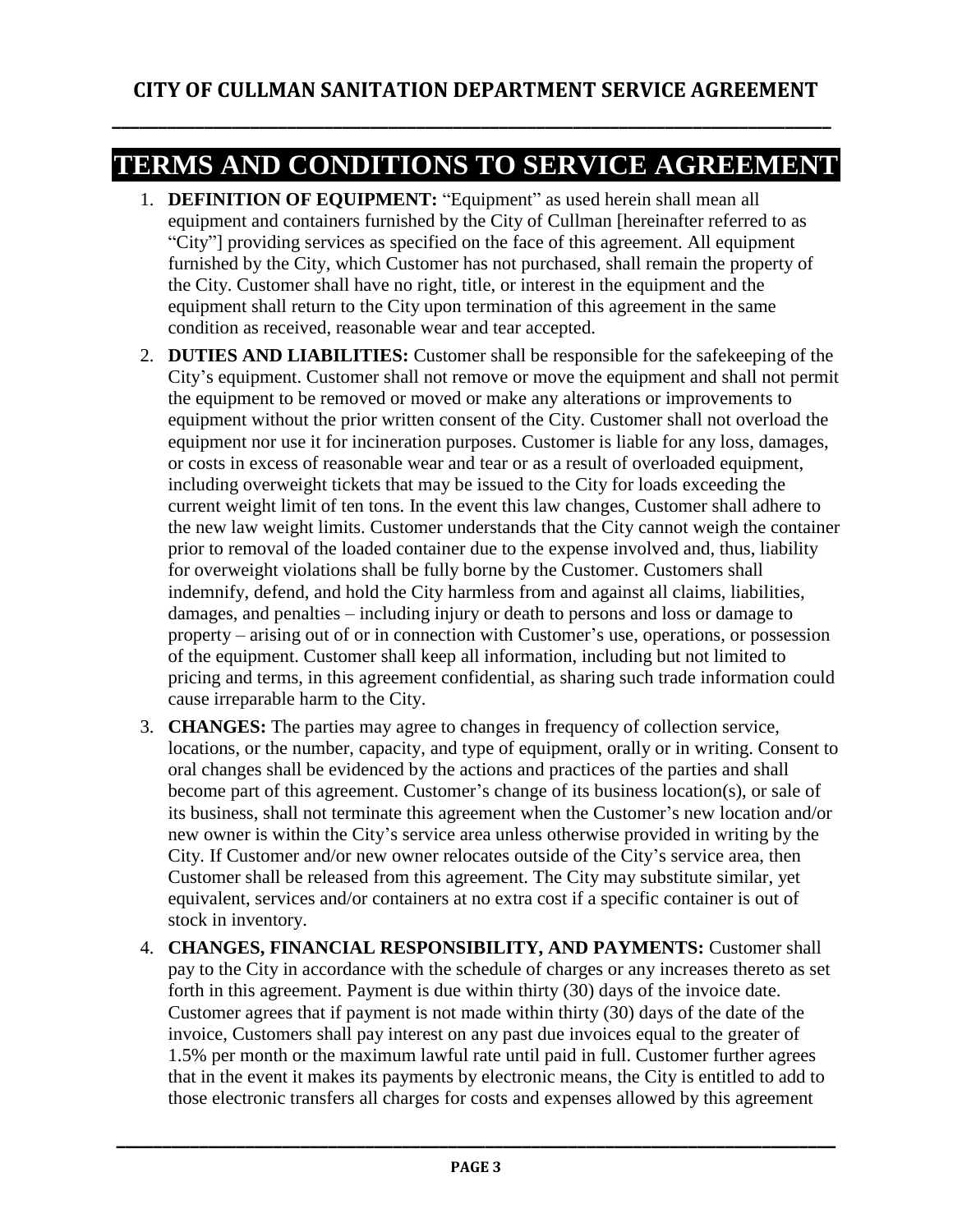including costs for overweight tickets, return of rejected waste materials, extra hauling costs if equipment is inaccessible, etc. Customer waives any right to revoke any payments made pursuant to this paragraph. Customer agrees to credit limits set forth by the City and agrees to pay sooner if necessary at City's sole discretion in the event credit limit is exceeded. Pre-payment may be requested at City's sole discretion. From time to time, at City's request, customer shall furnish financial information to City sufficient for City to determine Customer's creditworthiness under this agreement. In some instances, Customer may require an additional insured certificate which, upon written request to the City, shall be provided. Customer hereby agrees to waive any rights to dictate insurance requirements to City or withhold any payments due to such.

- 5. **WASTE MATERIALS:** Customer warrants and represents that the waste materials delivered to City under this agreement will not contain any hazardous, toxic, or radioactive waste or other special wastes as those terms are defined under applicable federal, state, and/or local laws or regulations and contain only waste materials that may be disposed of in a Class I landfill. Customer shall retain title to and liability for all waste materials. City shall be entitled to return the equipment to Customer's site for unloading of waste material that is rejected at the disposal site, or that otherwise violates this paragraph. Recyclable materials loads deemed as "contaminated" by the driver shall be charged at price subject to City's discretion. Customer shall indemnify, defend, and hold City harmless from and against all claims, liabilities, fines, and costs of any nature whatsoever arising out of the breach of warranty stated above including extra hauling and/or disposal fees incurred. Customer shall also not load equipment with tree stumps or telephone poles.
- 6. **PAYMENT DISPUTE:** In the event Customer fails to pay the City for disposal services or equipment – or in the event Customer is in default of this agreement – City may enter Customer's premises and remove City's equipment and any materials disposed therein or may leave equipment on-site without providing service until payment is made. Customer shall remain liable for all monthly fees incurred during suspension of service for nonpayment. Customer shall indemnify, defend, and hold City harmless from any claims and costs for the removal of City's equipment and the removal of all Customer's materials from City's equipment.
- 7. **PLACEMENT AREA, WEIGHT RESTRICTIONS, AND SURFACES:** Customer warrants and represents that any right-of-way provided by Customer, from Customer's vehicles/containers placement to the most convenient public way, is sufficient to bear the weight of all of the City's vehicles, containers, and containers' contents required to perform the service herein contracted. Customer also warrants sufficient overhead and side clearance to accommodate the placement and movement of vehicles/containers. Customer hereby requests and assumes the liability for the City to set aside any equipment blocking placement of City's equipment (including, but not limited to, old containers) so long as the City has equipment that is able to operationally do such. City shall not be responsible for damages to any private pavement or accompanying subsurface of any route necessary to perform the services contained herein, City shall not be responsible for overhead and/or side obstacles (such as electrical wires, overhanging rooflines or eaves, trees, walls, corrals, gates, etc.), whether such obstacles are within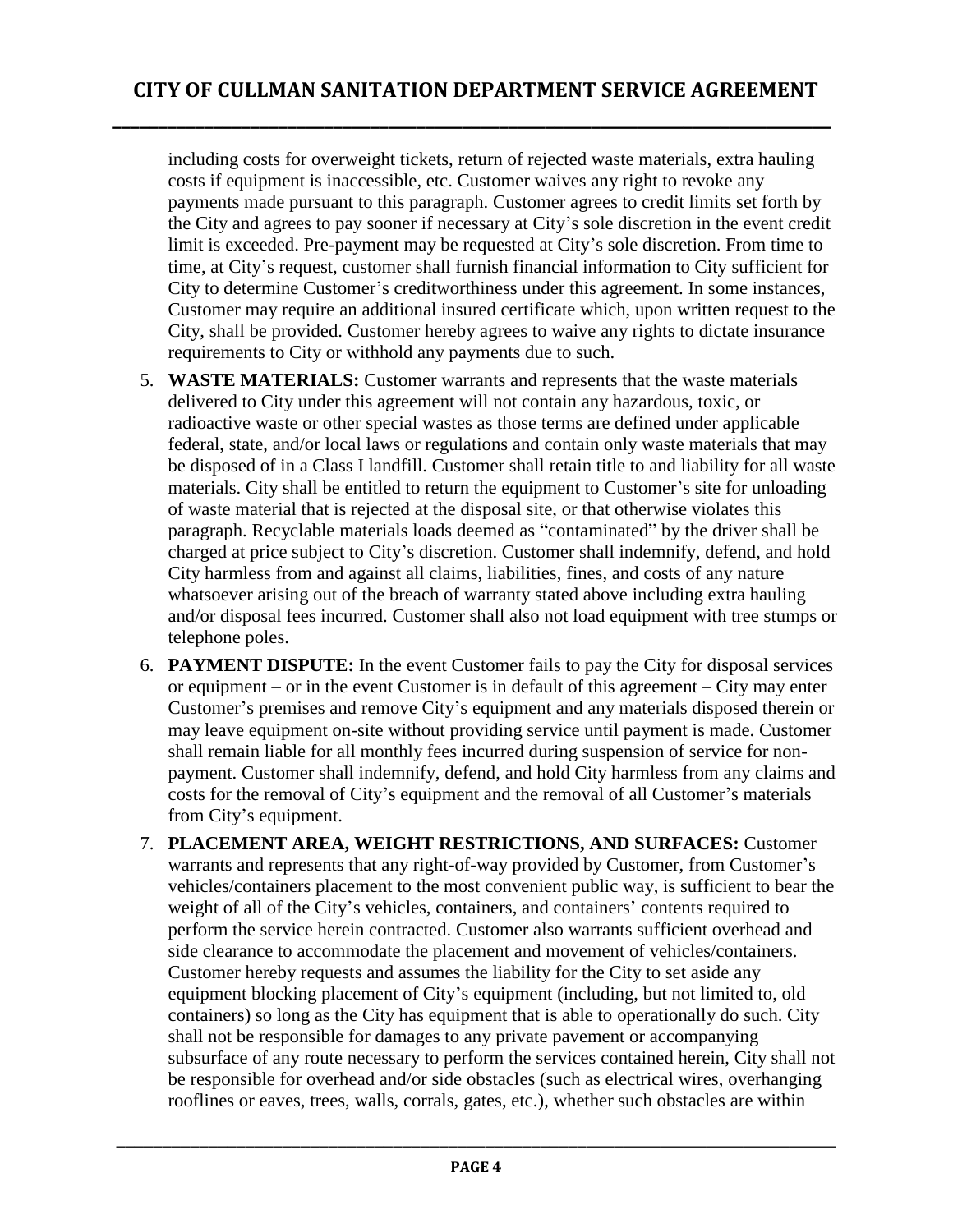Customer's lot line or on a neighboring property, or for damages to old equipment that is relocated at Customer's request. Customer agrees that the City shall have access to its containers at all times. If any container cannot be accessed immediately by the driver due to overloading, blocked areas, or for any other reason other than the City's sole fault, Customer shall be held responsible at City's discretion. Customer also authorizes the City to use its best judgment in placing container(s) if City finds the Customer's initial placement request (if given) is not feasible. Relocations and/or "dry runs" shall be charged at City's discretion, and the same for regular haul prices. Customer shall defend and hold City harmless from all claims, damage suits, penalties, fines, liabilities, and extra costs for any such damages or for extra hauling fees due to inaccessibility of equipment. Inactive equipment may be pulled at City's discretion.

- 8. **COST INCREASES:** Because sanitary landfill disposal charges, fuel costs, and/or other vendor costs are a significant cost of the services provided by the City under this agreement, the City may increase the price from time to time due to increased costs of this nature. City makes no guarantees on any rate cap or term modification clauses set forth in this agreement. Such modifications – including, but not limited to, rate caps – are merely estimates based upon past waste industry data and the City shall do its best, in good faith, to adhere to such estimates according to this agreement.
- 9. **ATTORNEYS AND COLLECTION FEES:** Should the City incur any costs in conjunction with enforcing any of the terms of this agreement, City shall be entitled to reimbursement from Customer. Those costs shall include any and all attorney fees, court costs, collection costs, and other costs actually incurred of any kind.
- 10. **ORDER OF PRECEDENCE:** If any conflict, ambiguities, or differences exist in this agreement, the typed original language shall govern over those which are handwritten/modified.
- 11. **RELATIONSHIP OF PARTIES:** The parties are independent contracting parties and are not the agents or legal representatives of the other for any purpose.
- 12. **ENTIRETY OF AGREEMENT:** This agreement as written embodies the entire understanding between the City and Customer with respect to the subject matter therein, and all previous negotiations, discussions, and written or oral agreements are hereby superseded by this agreement. The terms of this agreement also supersede and control any previous course of dealing or usage in trade.
- 13. **NO WAIVER - CUMULATIVE REMEDIES:** City's delay in enforcing or failure to enforce any of the provisions of, or rights under, this agreement, or City's delay or failure to exercise any elections provided in this agreement, shall not be considered to be a waiver of the right to thereafter enforce such provisions or rights or exercise subsequent elections. Any and all of the rights and remedies conferred upon the City under this agreement shall be cumulative and in addition to, not in lieu of, any other rights or remedies at law or in equity.
- 14. **CORPORATE AUTHORITY AND PAYMENT GUARANTY:** The Customer's individual signature (initials) to the front of this agreement hereby represents that he/she is an authorized agent of Customer, has been directed to enter into this agreement on behalf of the Customer, and has full authority to bind Customer to all terms and